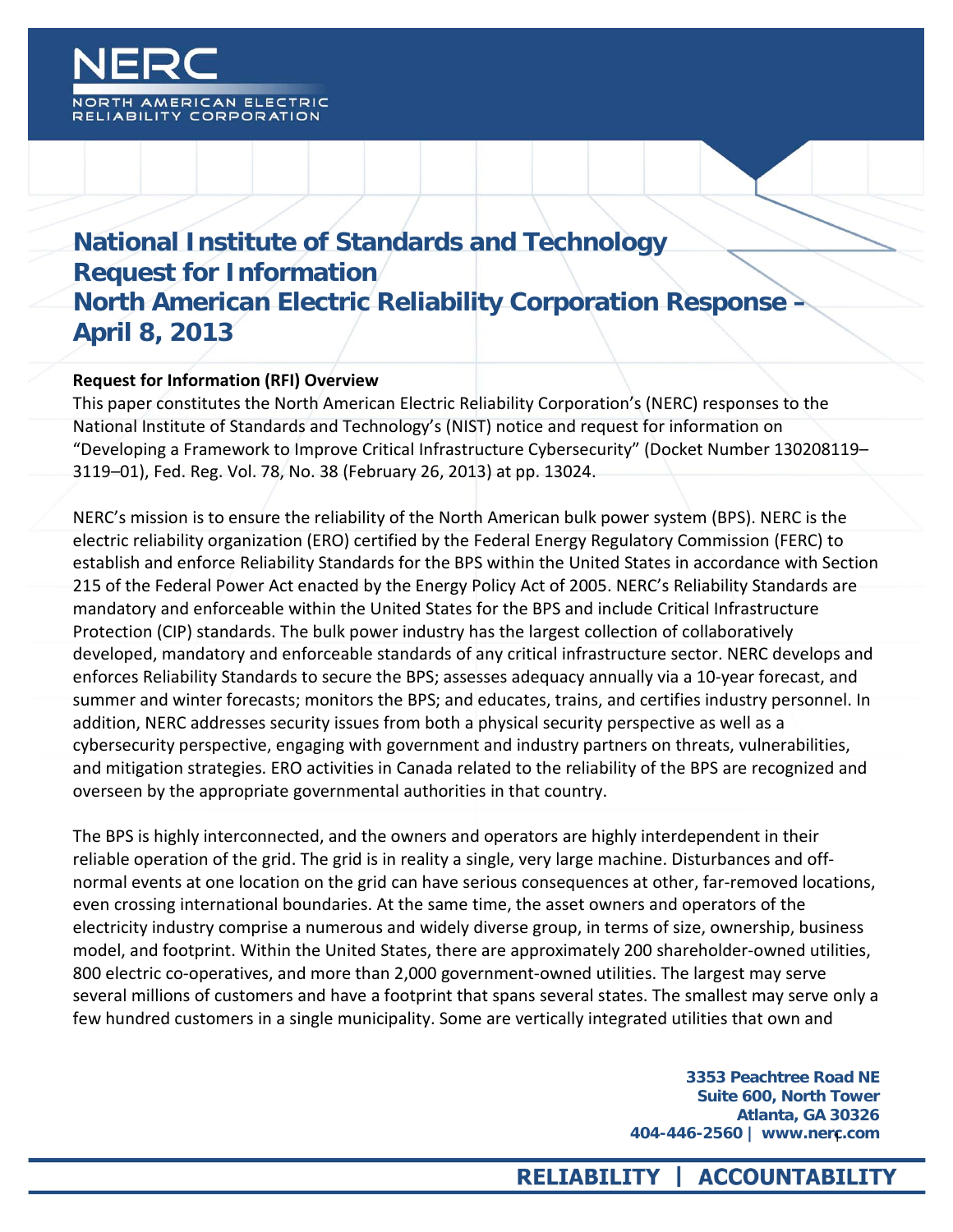operate generation, transmission, and distribution assets. Others own no assets but have operating control over the transmission assets owned by a number of utilities, in a number of states. Some own and operate only transmission assets; others, only generation.

#### **RFI Questions**

#### *Section 1: Current Risk Management Practices*

NIST solicits information about how organizations assess risk; how cybersecurity factors into that risk assessment; the current usage of existing cybersecurity frameworks, standards, and guidelines; and other management practices related to cybersecurity. In addition, NIST is interested in understanding whether particular frameworks, standards, guidelines, and/or best practices are mandated by legal or regulatory requirements and the challenges organizations perceive in meeting such requirements. This will assist in NIST's goal of developing a Framework that includes and identifies common practices across sectors.

#### **1. What do organizations see as the greatest challenges in improving cybersecurity practices across critical infrastructure?**

One of the greatest challenges for cybersecurity improvement is information sharing between the Federal government and the private sector. The Electricity Sub-sector is very timely and efficient with information sharing with and between owners and operators of the BPS, but as the NERC Grid Security Exercise (GridEx 20[1](#page-1-0)1) showed,<sup>1</sup> improvements should be made with the sharing of threat information from the Federal government to private industry. The information sharing process can be better defined and significantly improved by providing better access to information through the clearance program and classified briefs. NERC's Electricity Sector Information Sharing and Analysis Center (ES-ISAC) hosts annual sector-specific classified briefs, where the Federal government has provided timely security briefs and NERC recommends additional classified briefs be given to the Electricity Sub-sector. Because of the large number of private asset owners and operators in the Electricity Sub-sector, the effort must also focus on increasing the flow of non-classified threat information from the Federal government to those entities.

Another challenge in improving cybersecurity practices across the critical infrastructures is workforce development and training. Many program owners across multiple sectors recognize that adversaries are highly skilled and increasingly capable. Several United States Federal departments and agencies have confirmed that their systems have been compromised due, in part, to human responses to spear phishing attempts. NERC provides industry exercises and training opportunities through webinars and on-site assessments as one way to address this challenge.

.

<span id="page-1-0"></span><sup>1</sup> http://www.nerc.com/files/NERC\_GridEx\_AAR\_16Mar2012\_Final.pdf.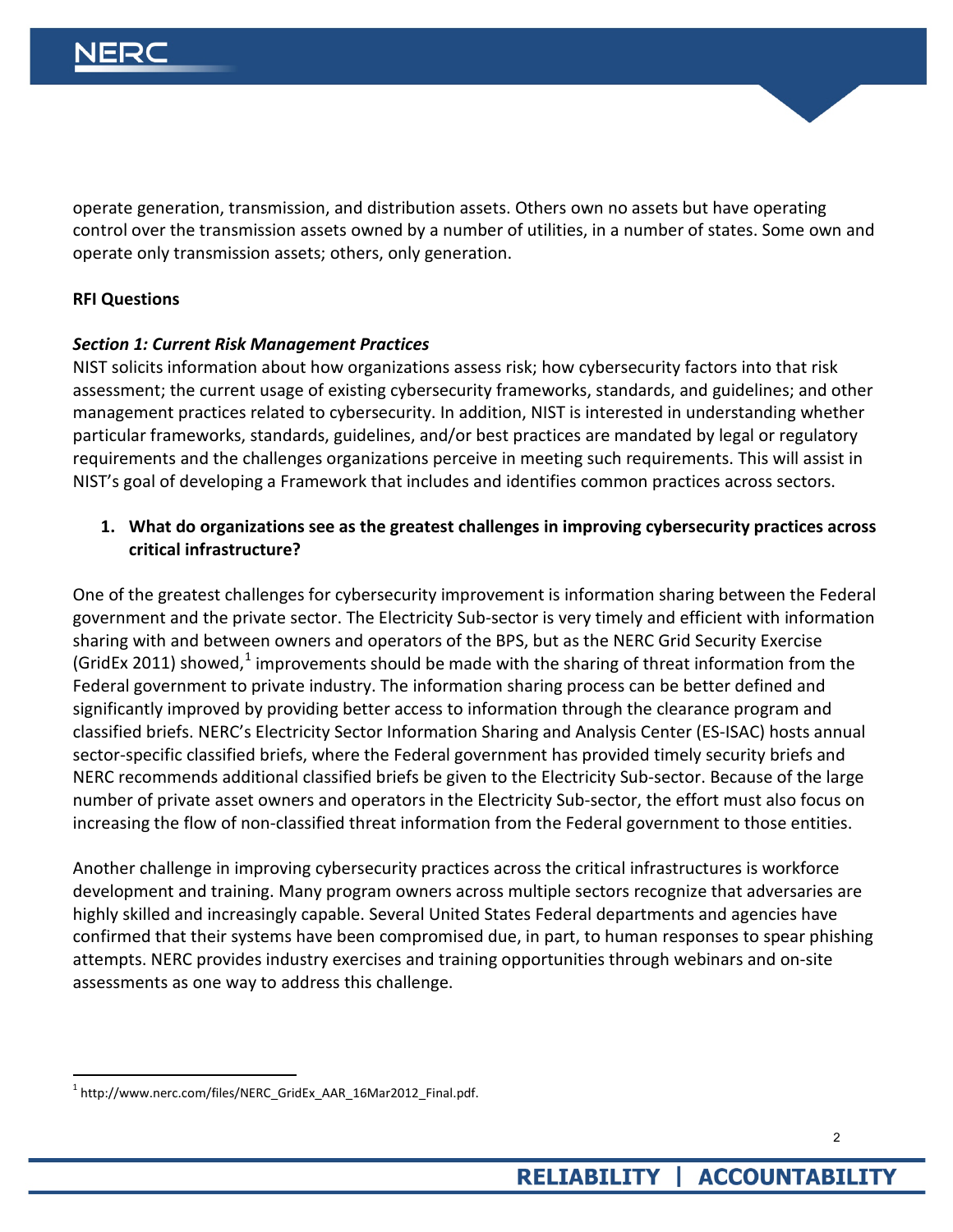Technology vendors are bringing significantly more advanced technologies to address the threats and vulnerabilities companies face; advances in firewalls, data diodes, virtualization, clouds, and encrypted operating systems have hardened our systems. In addition, the presence of cybersecurity standards for the Electricity Sub-sector is significant, because those standards provide a base on which to build an effective cybersecurity program.

Even with these advances, the proliferation of attack surfaces requires ongoing training and identification of best practices to ensure the workforce understands how to identify and address threats that affect critical infrastructure.

#### **2. What do organizations see as the greatest challenges in developing a cross-sector standardsbased Framework for critical infrastructure?**

A cross-sector standards-based framework must take into account the varying aspects of each of the critical infrastructure and key resources (CIKR) sectors. While a framework of cybersecurity standards that is applicable to all sectors is possible, the framework may need flexibility to have certain common elements to be valuable or effective. Some sectors, such as the Electricity Sub-sector, are far more advanced in their cybersecurity efforts; other sectors may need time to meet minimum (voluntary) standards. The framework must build on existing standards and programs to develop a comprehensive approach to cybersecurity.

In addition, standards and laws developed to address cybersecurity have been addressed by various Federal departments and agencies. This sector-by-sector approach has led to a variable set of guidelines, standards, and regulations. Executive Order (EO) 13636 changes this "siloed" approach by looking across all CIKRs, while recognizing further legislation may be needed.

## **3. Describe your organization's policies and procedures governing risk generally and cybersecurity risk specifically. How does senior management communicate and oversee these policies and procedures?**

NERC's mission is to ensure the reliability of the North American BPS and promote reliability excellence with accountability for standards and compliance, risks to reliability, and continued coordination and collaboration with public and private sector partners.

NERC has established standards, as well as policies and procedures to address risk, including cybersecurity risk. These include:

- Mandatory and enforceable CIP Standards, applicable to certain BPS users, owners, and operators
- Activities conducted through the ES-ISAC, including issuing alerts related to cybersecurity concerns
- A risk management process guideline to help utilities better understand their cybersecurity risks, assess severity, and allocate resources more efficiently to manage those risks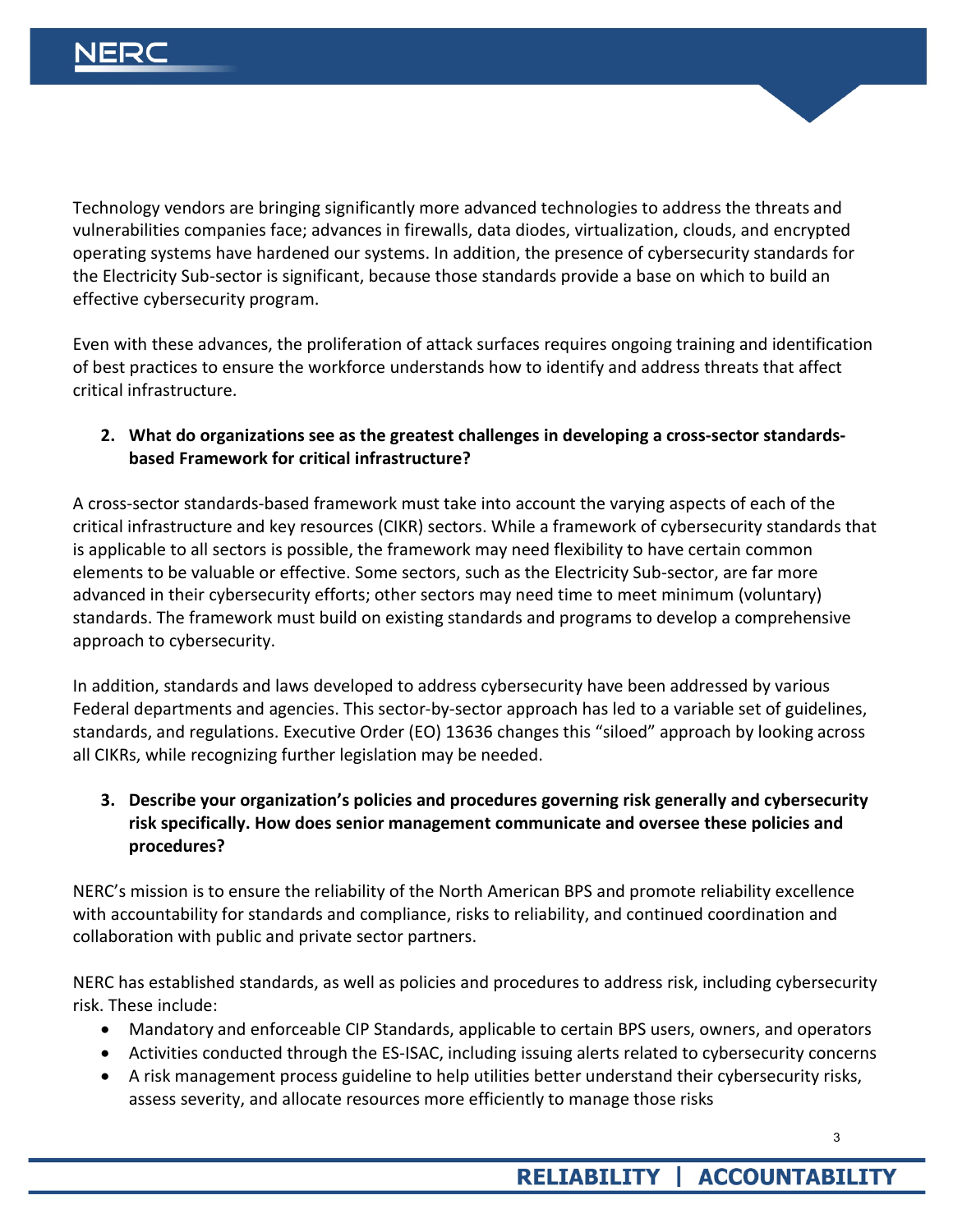- Completing the first phase of the High-Impact Low-Frequency Task Force reports identifying recommendations for owners and operators with respect to addressing severe impact resilience, cyber attacks, spare equipment, and geomagnetic disruptions
- Facilitating the first-ever distributed-play, GridEx 2011, for the Electricity Sub-sector in North America (GridEx II is scheduled for 2013)
- Participating in government partnership initiatives, including the Department of Homeland Security's (DHS) National Level Exercise series and various cybersecurity forums and briefings with Canadian government agencies, as well as the White House–initiated, Department of Energy (DOE)-led Electricity Sub-sector Cybersecurity Capability Maturity Model (ES-C2M2)
- Electricity Sub-sector Cybersecurity Risk Management Process (RMP) Guideline, developed with DOE, NIST, NERC, and the sub-sector, which supports ongoing development and measurement of cybersecurity capabilities and entity risk within the sub-sector

Additionally, in 2012, NERC established the Reliability Issues Steering Committee (RISC) to consider various threats to reliability, including those threats associated with cybersecurity, and to allocate appropriate levels of resources to respond to those threats. In February 2013, the RISC recommended to NERC's Board of Trustees that it should consider threats associated with cyber attacks one of four top priorities for NERC to address. NERC's Board accepted this recommendation, and the RISC is now working with NERC's Critical Infrastructure Department staff to develop actionable strategic plans for dealing with cyber attacks in a meaningful, efficient, and measurable way.

#### **4. Where do organizations locate their cybersecurity risk management programs/offices?**

Based on NERC's interactions with sector entities, the locations, structures, roles, and responsibilities for cybersecurity risk management programs and offices vary significantly across the electricity industry. This is understandable in view of the wide range in size, business model, and nature of sector participants. Larger organizations may have multiple locations where cybersecurity risk management activities occur. For instance, an entity with electric generation, electric transmission, and natural gas operations may conduct cybersecurity risk management activities within each business unit. Risk management activities conducted at the business unit level often inform, or are informed by, a broader "enterprise" risk activity that looks across the entire organization.

Drivers for risk management implementation may include integration or division of the information technology (IT) activity relative to the operations technology (OT) within the organization. In addition, implementation of certain technologies or systems may drive organizations to segregate or integrate cybersecurity risk management activities. Some small-to-medium organizations with a single business unit such as transmission or distribution may integrate IT completely with OT within the organization because the same personnel are responsible for both systems. Additionally, the senior manager responsible for IT and OT may directly report to the chief executive officer or governing board, integrating cybersecurity risk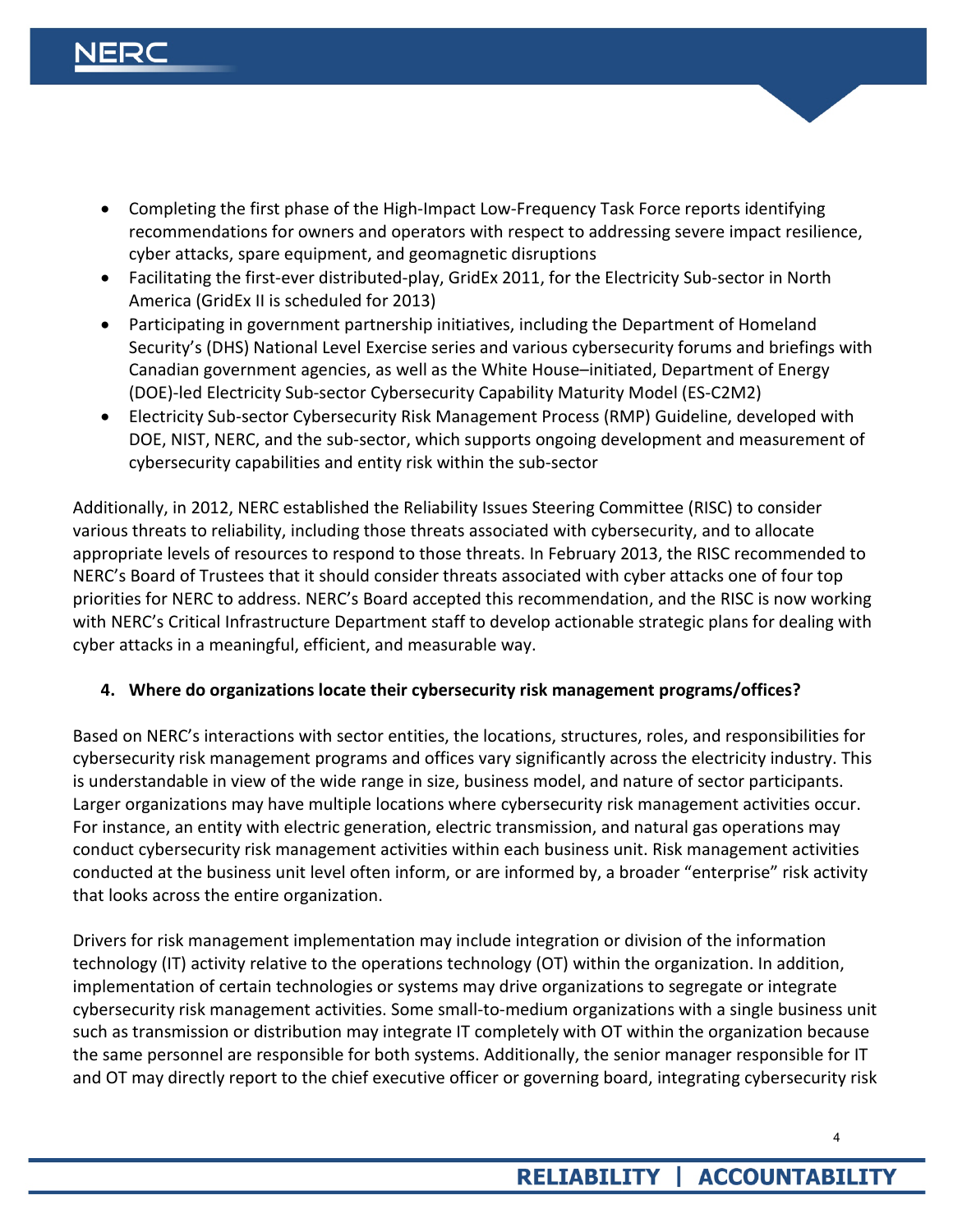

management activities across the organization and within the various levels of the organization (system administrators, managers, leadership).

#### **5. How do organizations define and assess risk generally and cybersecurity risk specifically?**

Generally, most organizations view risk as anything that has the potential to disrupt delivery of service or result in a failure to meet organizational objectives. For the electric power industry, risk generally means something that has the potential to disrupt delivery of electric power to customers. Cybersecurity risk is defined in numerous documents applicable to the sub-sector. The RMP guideline developed by DOE, in partnership with NIST, NERC, and the sub-sector, defines cybersecurity risk as "the risk to organizational operations (including mission, functions, image, and reputation), resources, and other organizations due to the potential for unauthorized access, use, disclosure, disruption, modification, or destruction of information and/or IT and ICS."<sup>[2](#page-4-0)</sup> This definition is derived from the NIST Special Publication 800-39, "Managing Information Security Risk Organization, Mission, and Information System View" definition for Information Security Risk.

Cybersecurity risk assessments can use a variety of methodologies that often are more broadly applicable to organizational risk management. For example, Operationally Critical Threat, Asset, and Vulnerability Evaluation (OCTAVE) is a suite of tools, techniques, and methods for risk-based information security strategic assessment and planning designed specifically for cybersecurity risk management. Attack trees are another method sub-sector organizations use to understand and assess risk. This methodology develops chains of events required to execute an attack from an adversary, or more generally, a chain of events leading up to any event that may have an adverse impact on a system of asset. Organizations can use this methodology to determine the likelihood of an incident and in developing capabilities for mitigating or protecting against attacks. One of the challenges facing all industries is that data on cyber events is often limited, so determining likelihood of occurrence—and thus, assessing risk—can be challenging for organizations. Overcoming information sharing hurdles among organizations, government, and sectors will improve the Nation's ability to assess cybersecurity risk. Organizations such as the ISACs are in place to reduce hurdles, enable sharing of information, and provide aggregated information to assist in risk assessment and management activities.

#### **6. To what extent is cybersecurity risk incorporated into organizations' overarching enterprise risk management?**

Incorporating cybersecurity risk into the overarching enterprise risk within sub-sector organizations varies across the industry. Some mature organizations have largely integrated cybersecurity risk into enterprise risk management activities. NERC is applying a risk management approach to the mandatory standard

.

<span id="page-4-0"></span> $2$  Industrial Control Systems (ICS).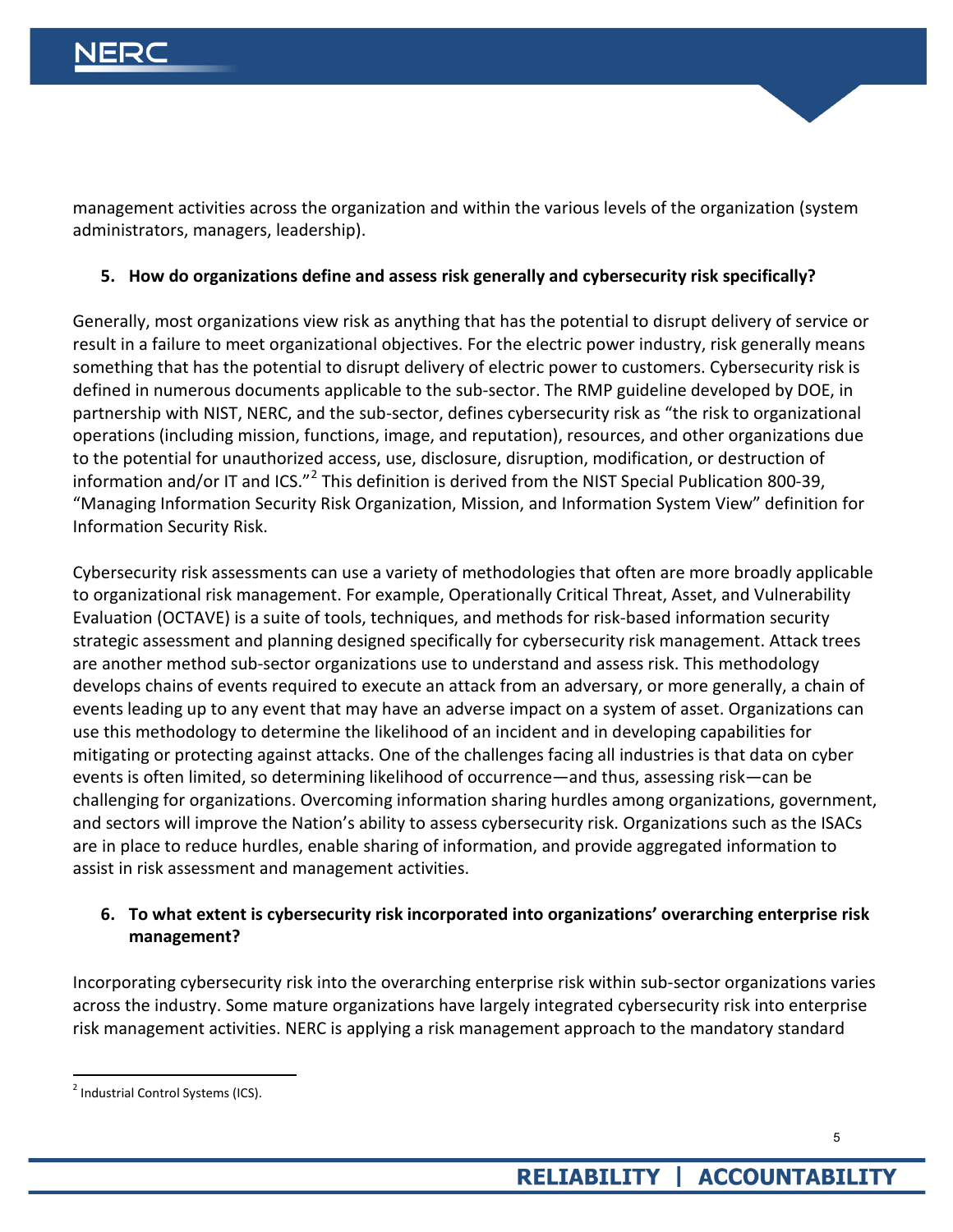

process as well as mandatory compliance. Due to the highly technical nature of cybersecurity activities, some organizations treat cybersecurity risk independently from enterprise risk, but may develop organizational reporting mechanisms for risk management assessments to senior leadership within the organization. Organizational challenges, such as whether cybersecurity risk is the responsibility of the security organization or the network operations group, can shape whether the organization treats cybersecurity as an enterprise risk from a reporting and monitoring perspective.

To the extent organizations have incorporated cybersecurity risk into the overarching enterprise risk, the organization has greater awareness of the impact of cyber threats to its operations. As a result, senior management is more involved and resources are more appropriately allocated to address the threats.

**7. What standards, guidelines, best practices, and tools are organizations using to understand, measure, and manage risk at the management, operational, and technical levels?**

Depending on an entity's business and operations, an organization may use many standards, guidelines, and best practices. NERC has developed a set of mandatory standards for the Electricity Sub-sector that address cybersecurity.

#### **CIP Standards**

NERC Reliability Standards define the reliability requirements for planning and operating the North American BPS, and are developed using a results-based approach that focuses on performance, risk management, and entity capabilities. NERC develops Reliability Standards using an industry-driven American National Standards Institute (ANSI)-accredited process. CIP standards are Reliability Standards for critical infrastructure protection focused on cybersecurity and physical security of cyber assets. NERC's current CIP standards include the following:

CIP-001-2 – Sabotage Reporting CIP-002-3 – Critical Cyber Asset Identification CIP-003-3 – Security Management Controls CIP-004-3 – Personnel & Training CIP-005-3 – Electronic Security Perimeters CIP-006-3 – Physical Security of Critical Cyber Assets CIP-007-3 – Systems Security Management CIP-008-3 – Incident Reporting and Response Planning CIP-009-3 – Recovery Plans for Critical Cyber Assets

Version 4 of the CIP standards goes into effect on April 1, 2014. NERC filed Version 5 of the CIP standards with FERC on January 31, 2013, providing a more comprehensive approach to CIP.

Some examples of industry-wide guidelines include: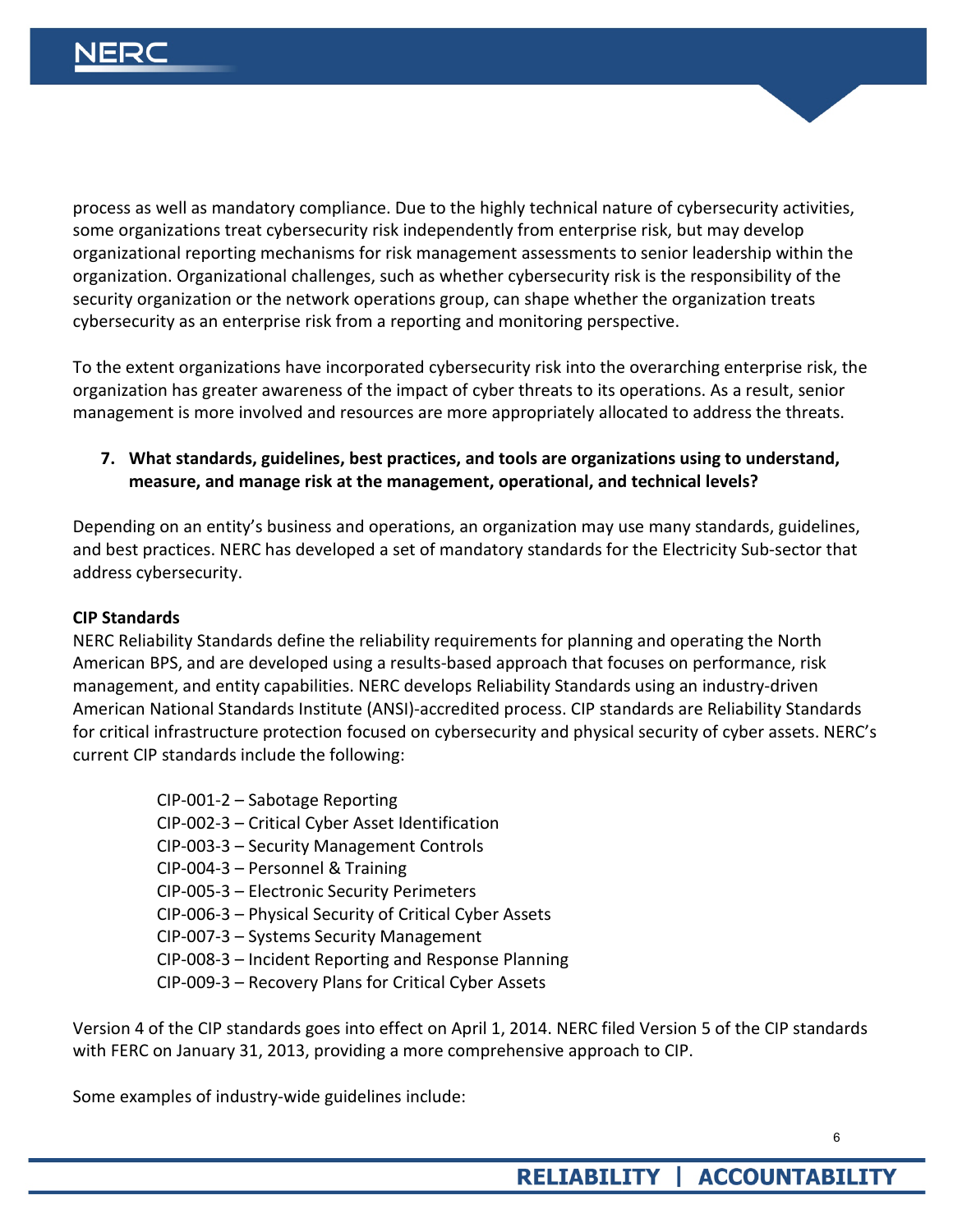#### **Electricity Sub-sector Cybersecurity RMP guideline**

Published: May 2012

The Electricity Sub-sector cybersecurity RMP guideline was developed by DOE, in collaboration with NIST and NERC, as well as members of industry and utility-specific trade groups. The primary goal of this guideline is to describe an RMP that is tailored to the specific needs of Electricity Subsector organizations. The NIST Special Publication (SP) 800-39, Managing Information Security Risk, provides the foundational methodology for this document.

#### **ES-C2M2**

#### Published: May 2012

The ES-C2M2 was developed by DOE, in collaboration with NIST, NERC, DHS, and industry. The goal of this model is to support ongoing development and measurement of cybersecurity capabilities within the Electricity Sub-sector through the following four objectives:

- Strengthen cybersecurity capabilities in the Electricity Sub-sector
- Enable utilities to effectively and consistently evaluate and benchmark cybersecurity capabilities
- Share knowledge, best practices, and relevant references within the sub-sector as a means to improve cybersecurity capabilities
- Enable utilities to prioritize actions and investments to improve cybersecurity

#### **8. What are the current regulatory and regulatory reporting requirements in the United States (e.g., local, state, national, and other) for organizations relating to cybersecurity?**

The United States Energy Policy Act of 2005 added section 215 to the Federal Power Act and authorized the creation of an ERO with FERC oversight (in the United States). Section 215 contemplated that the ERO would achieve equivalent recognition in Canada and Mexico. In 2006, FERC certified NERC as the ERO for the United States. As a result, Section 215 made compliance with Reliability Standards mandatory and enforceable for users, owners, and operators of the BPS within the United States. NERC has the legal authority to monitor and enforce compliance with NERC Reliability Standards and, subject to FERC oversight, to impose penalties or sanctions for non-compliance. NERC has delegated certain activities to eight Regional Entities. FERC also has independent authority to enforce compliance with the Reliability Standards.

At the state level, each state has a state public utility commission (PUC) or equivalent office that is responsible for regulating the electric power utilities in that state. Some states, such as Pennsylvania, have required cybersecurity response plans.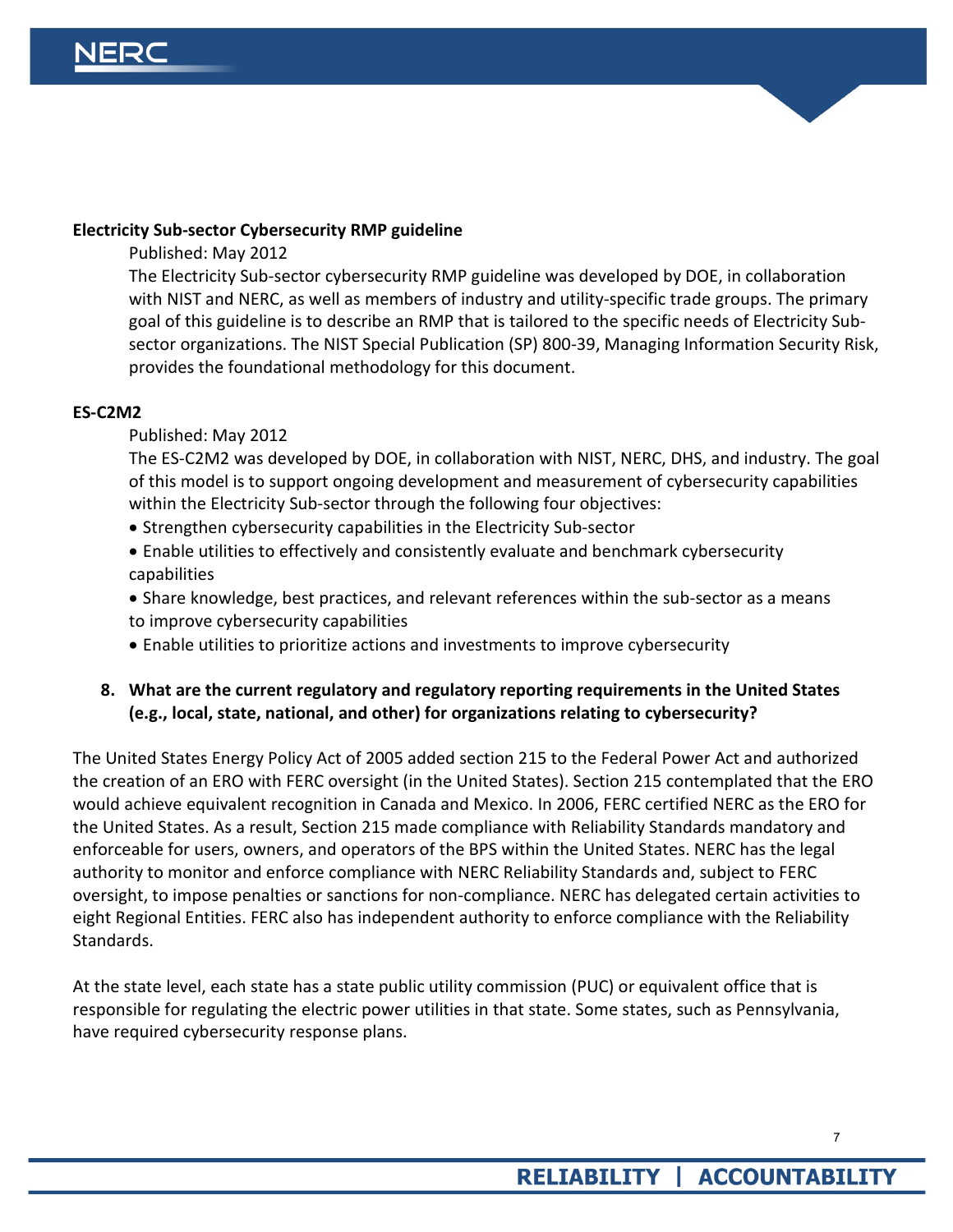

**9. What organizational critical assets are interdependent upon other critical physical and information infrastructures, including telecommunications, energy, financial services, water, and transportation sectors?**

For the Electricity Sub-sector, other critical sectors such as communications and transportation may affect industrial control systems, energy market systems, energy management systems, and various energy generation, transmission, and distribution systems. Sector analytic and communication/coordination tools may also be affected by interdependent critical sectors. Interdependency impacts from other sectors could affect the Electricity Sub-sector (and the larger Energy Sector), including each of the sectors listed in Question 9, either with direct impacts, or by providing early advanced indications and warning of potential risks to the sector. These indications could be actionable, with timely mitigation guidance that could help reduce or eliminate threat exposure.

Generally, the Energy Sector as a whole stands at or near the top of interdependent critical infrastructure cascading interdependency priorities. The coordinating councils serve an important role in providing cross-sector information, but additional sector coordination could significantly reduce impact exposure in other critical sectors, assets, and missions.

#### **10. What performance goals do organizations adopt to ensure their ability to provide essential services while managing cybersecurity risk?**

The ES-ISAC provides essential communication and situational awareness. As part of an organization's continuity of operations plans, many organizations will identify those critical functions necessary to deliver electric power and restore systems. Organizations with mature cybersecurity programs will develop recovery time objectives for incident response and recovery operations, and incorporate these objectives into their plans and procedures. During exercises, organizations can test these recovery time objectives to see if restoration and recovery plans are effective. Maintaining the integrity of the BPS is a core goal for those organizations responsible for maintaining the system. Additionally, the ability to quickly restore and recover from an event is typically another high-level performance goal.

In addition to the CIP cybersecurity standards, NERC has also developed operational standards for the sub-sector, including the Emergency Operations Planning (EOP) standards that address operational resilience through mandated backup and recovery goals. The EOP standards complement the CIP standards and can be effectively integrated into an organization's goals of ensuring the availability of essential services.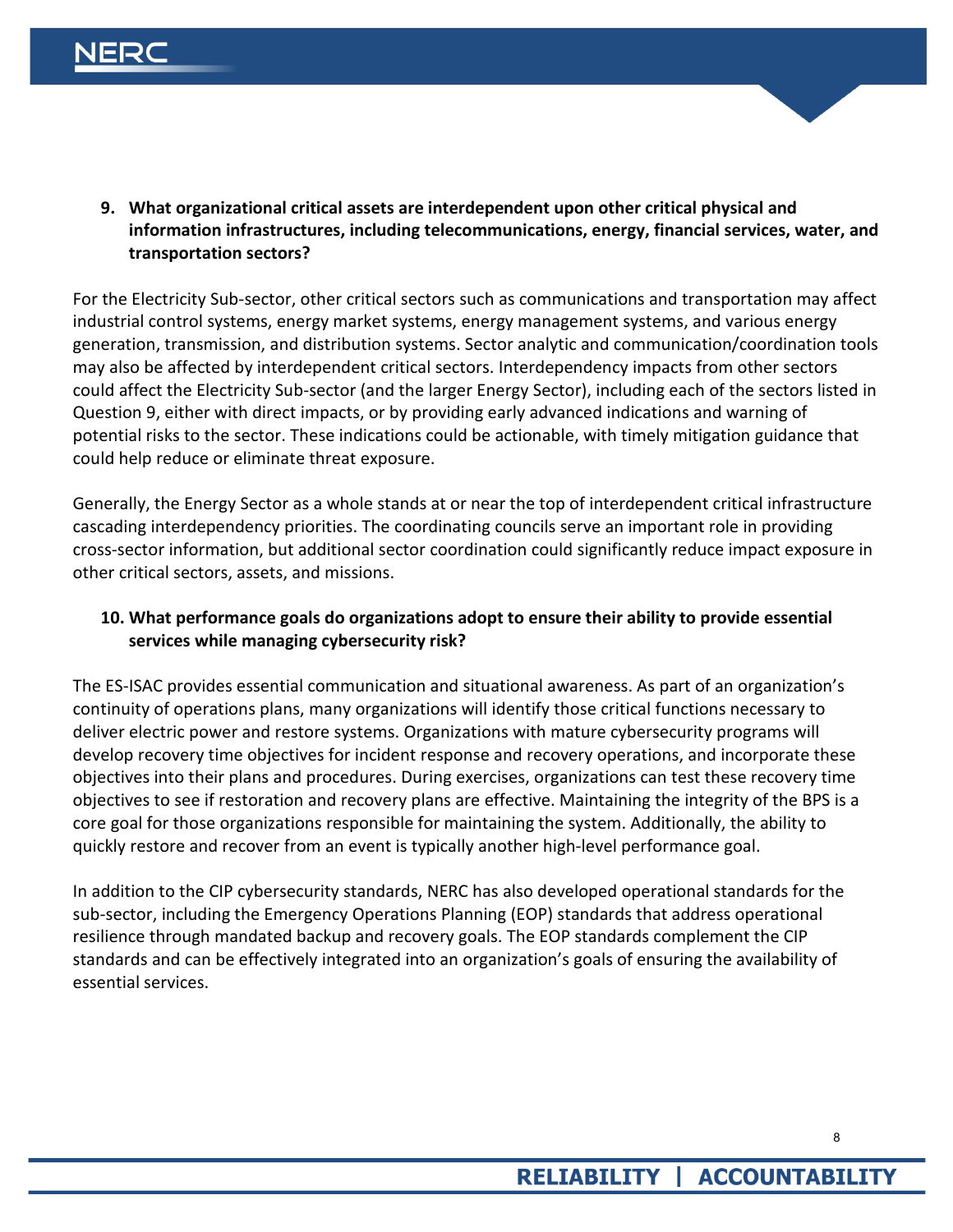

NERC reports to FERC, DOE, and other legislative and regulatory bodies with authorized oversight responsibility for NERC activity. Reporting and sharing occurs and is consistent with all applicable security classification and proprietary or commercial handling requirements pertinent under NERC's North American area of jurisdiction. Information that may be subject to sharing includes compliance oversight reports, non-compliance security dialogue, and information regarding how NERC operates and how entities interact with NERC in response to NERC activity. The ES-ISAC also routinely exchanges information with leading industry technology and services vendors.

NERC's overall reporting experience has been positive and in effect for several years. Currently, NERC is focused on aligning with established government reporting formats, encouraging greater entity-level participation in security dialogue, developing automated information exchanges, and increasing the application of data to actionable activity.

### **12. What role(s) do or should national/international standards and organizations that develop national/international standards play in critical infrastructure cybersecurity conformity assessment?**

NERC has long developed and applied NERC standards in a transparent and effective manner; however, NERC acknowledges that new and advanced persistent threats and challenges exist. NERC—and the Electricity Sub-sector—is unique among critical infrastructure sectors by playing a leadership role in developing mandatory security standards as a part of its full body of comprehensive Reliability Standards. NERC views standards and standards-making bodies a necessary component of conformity. Standards create a baseline for stakeholders to adopt security best practices and resources into their organizations.

While technology and emerging threats are dynamic in nature, standards development and the ES-ISAC provide key tools to address new threats and vulnerabilities for the Electricity Sub-sector. All ES-ISAC activities support standards development and application. NERC and ES-ISAC subject matter experts have long participated in many of the collaborative industry, professional, and standards setting venues that inform current and emerging policies and best practices. NERC benefits from this involvement by facilitating its own sector standards development and separate compliance activity.

NERC's existing approach to standards development, technical and business feasibility management, implementation guidance, and assessment or audit guidance is comprehensive. This approach includes participation from external organizations through NERC staff and entity staff involvement. Certain threats and vulnerabilities may require that NERC develop and distribute mitigation guidance to industry in an abbreviated period of time. NERC and the ES-ISAC manage these challenges and include a response loop for industry participant conformance. The ES-ISAC has collaborated in key governmental initiatives related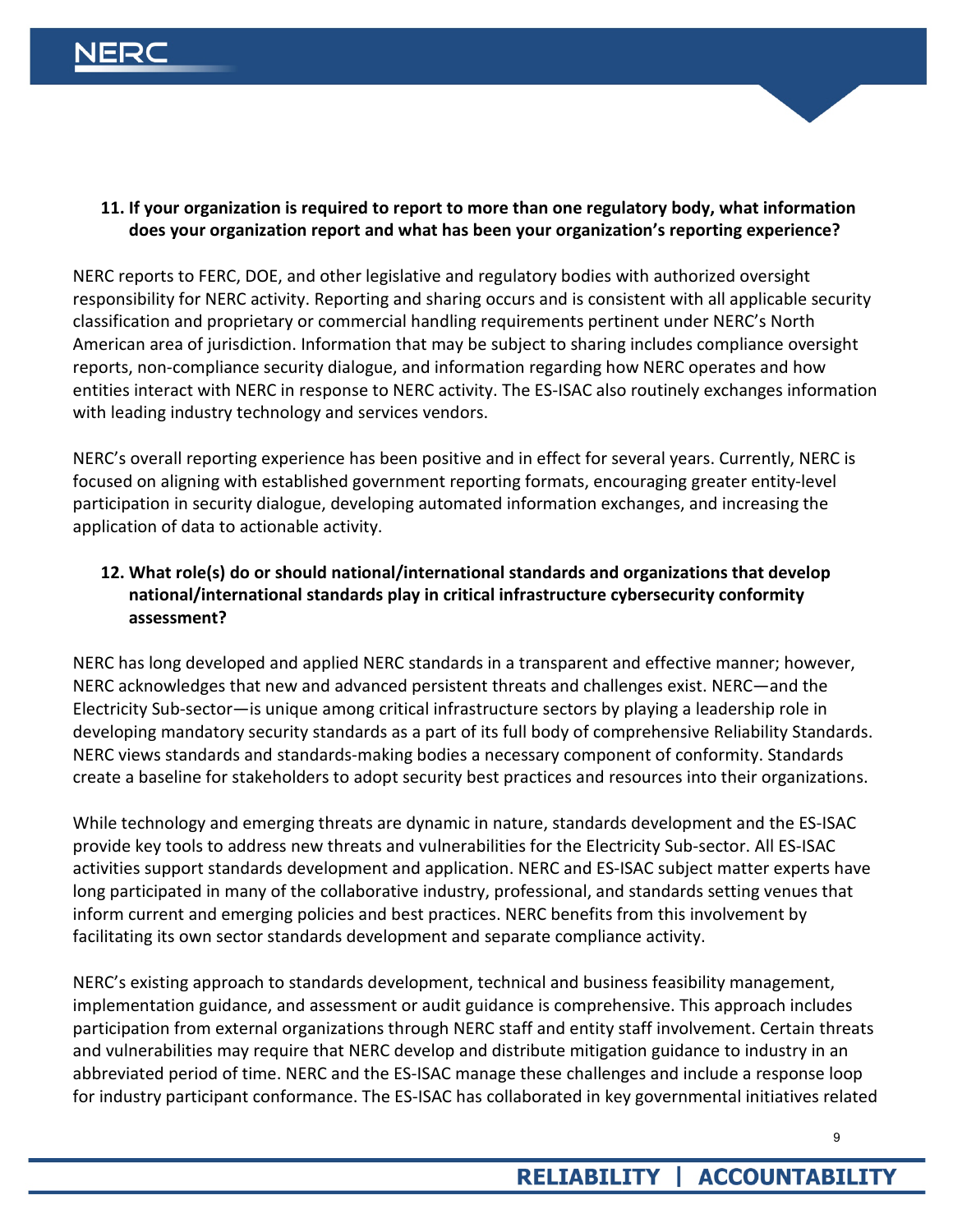

NERC, in conjunction with the private sector, stands ready to assist NIST in the development of the Framework, bringing technical expertise and knowledge from the Electricity Sub-sector in assessing critical infrastructure cybersecurity.

#### *Section 2: Use of Frameworks, Standards, Guidelines, and Best Practices*

As set forth in the Executive Order, the Framework will consist of standards, guidelines, and/or best practices that promote the protection of information and information systems supporting organizational missions and business functions. NIST seeks comments on the applicability of existing publications to address cybersecurity needs, including, but not limited to the documents developed by: international standards organizations; United States. Government Agencies and organizations; State regulators or PUCs; Industry and industry associations; other Governments, and non-profits and other non-government organizations.

NIST is seeking information on the current usage of these existing approaches throughout industry, the robustness and applicability of these frameworks and standards, and what would encourage their increased usage.

#### **1. What additional approaches already exist?**

NERC, under its authority as the FERC-designated ERO, has developed as part of its Reliability Standards, a set of CIP Standards, which are mandatory and enforceable for all "users, owners and operators" of the BPS, and hold monetary penalties for non-compliance. NERC recently finalized the CIP Standards' fifth revision (known as "Version 5"), and submitted it to FERC for approval on February 1, 2013. Once approved, and following an implementation period of approximately two years, the Version 5 standards will be mandatory and enforceable. Until that time, the prior approved version of the standards are already mandatory and enforceable, as described in the response to question #7 in the first section of these responses. In addition, as previously noted, the ES-ISAC issues alerts that provide actionable intelligence to the industry regarding cybersecurity threats and vulnerabilities.

NERC, through its Critical Infrastructure Protection Committee (CIPC), also develops voluntary guidance documents, which aid in compliance with the approved Reliability Standards, as well as address generic security concerns. NERC's CIPC has been developing and modifying guidance documents for more than 10 years, and has recently focused its efforts on providing guidance that is specific to the Electricity Subsector, and providing references to more generic security guidance on its website. CIPC guidance documents include: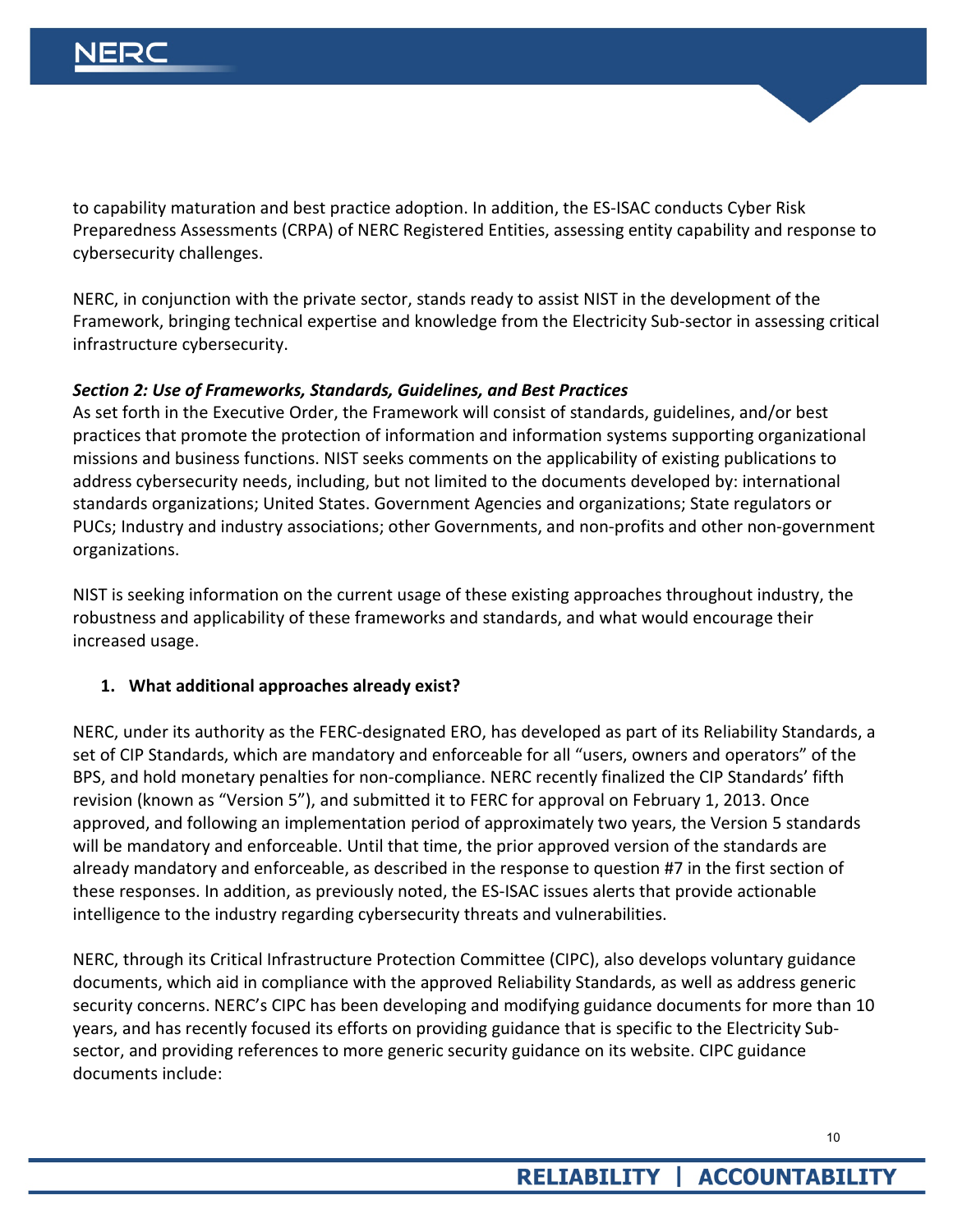- [Threat and Incident Reporting](http://www.nerc.com/files/Incident-Reporting.pdf)
- [Threat Alert System](http://www.nerc.com/files/Threat-Alert-System.pdf)
- Physical Security
- Continuity of Business Processes and Operations Operational Functions

### **2. Which of these approaches apply across sectors?**

While NERC's Reliability Standards are specific to the Electricity Sub-sector, many of the concepts are generic, and may be applicable to real-time process control networks and systems in other sectors.

### **3. Which organizations use these approaches?**

NERC Reliability Standards apply to all "users, owners and operators" of the BPS, which is the subset of the Electricity Sub-sector that deals with reliability of the transmission network, generally including the parts of the electric grid responsible for higher voltage and larger quantities of electricity activity. As provided in Federal Power Act Section 215, the NERC Standards do not cover "facilities used in the local distribution of electric energy."

#### **4. What, if any, are the limitations of using such approaches?**

NERC has jurisdiction over the BPS. Its Reliability Standards apply to users, owners, and operators of the BPS; they do not apply to facilities used in the local distribution of electricity. Because the cyber threats are quickly evolving, standards cannot be the whole answer.

#### **5. What, if any, modifications could make these approaches more useful?**

NERC recognizes that the current threat landscape is dynamic in nature. NERC standards provide a base foundation of security, while the ES-ISAC through its alerts provides actionable intelligence on vulnerabilities to the Electricity Sub-sector. NERC is working to streamline the standards creation process to be more responsive to industry needs. The current mandatory standards are developed by industry through a consensus process applicable to a specific subset of the Electricity Sub-sector (users, owners, and operators of the BPS). The process is deliberative, utilizes industry expertise, and has mandatory compliance with possible enforcement action for non-compliance. Ensuring this structure is incorporated into the framework process in important in building on a more comprehensive approach to industry.

As a necessary complement to the standards, the ES-ISAC provides actionable intelligence to the Electricity Sub-sector through alerts. Timely sharing by the Federal government of actionable information about the threats the electricity industry and other critical infrastructure sectors are facing is critical to that effort. Additionally, organizations must develop and maintain effective cybersecurity risk management programs to address the dynamic nature of the threat. Through the RMP and the ES-C2M2,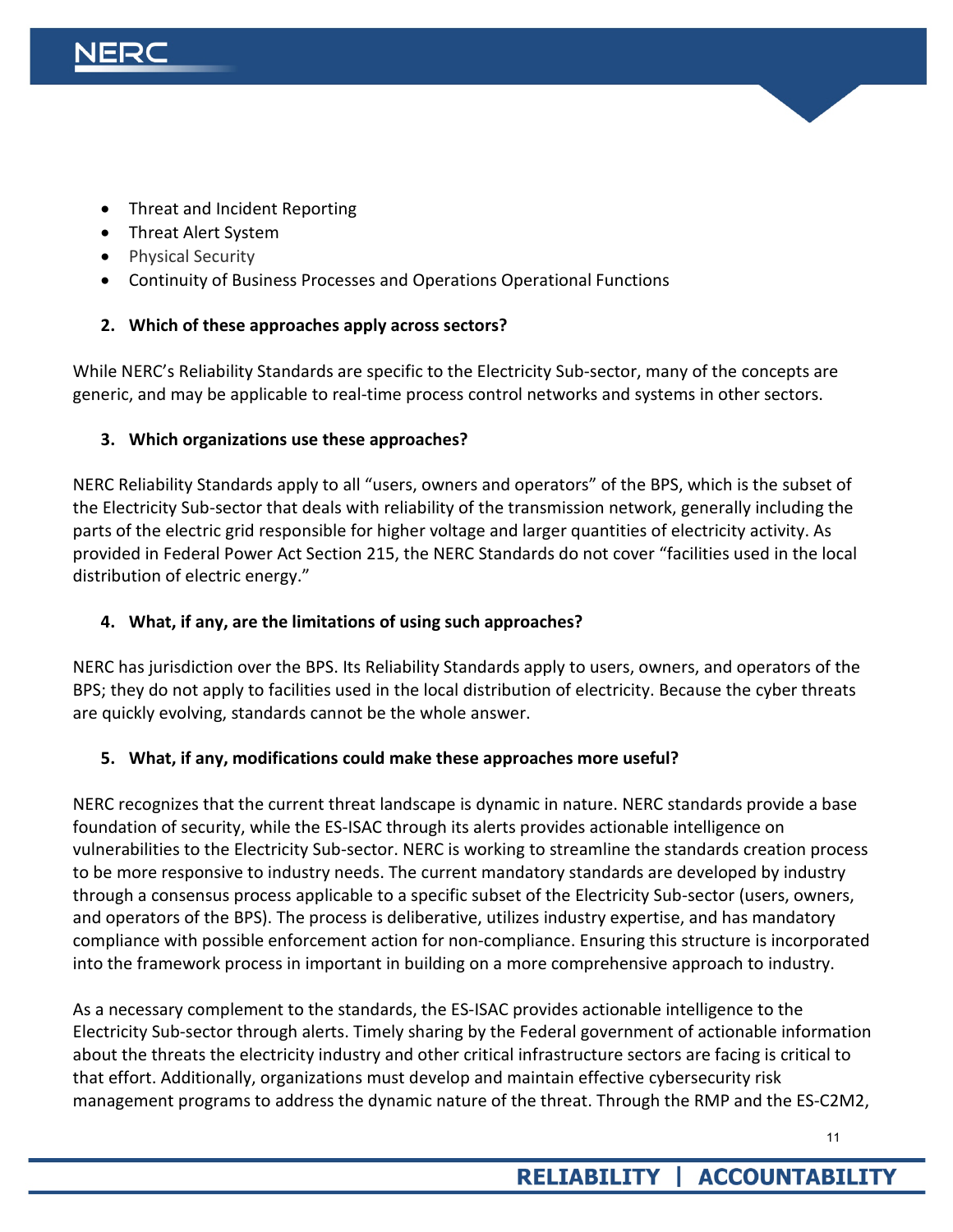

as well as conducting CRPA exercises, NERC and industry have worked to improve risk management programs in the Electricity Sub-sector.

Recognizing these important tools, threats that rise to a national security level require a comprehensive approach by the Federal government. EO 13636 and PPD-21 take important steps, while recognizing that further topics may need to be addressed through legislation.

#### **6. How do these approaches take into account sector-specific needs?**

The NERC Standards were developed by, and for the use of, the Electricity Sub-sector. NERC follows an ANSI-accredited standards development process, which provides for initial development by industry stakeholders, utilizing their technical expertise, followed by commenting and balloting by interested stakeholders, primarily from the Electricity Sub-sector. Through this consensus-based process, the standards language is inherently developed to meet the needs and specificity of the members of the Electricity Sub-sector.

#### **7. When using an existing framework, should there be a related sector-specific standards development process or voluntary program?**

Both methods (sector-specific standards development and voluntary programs) are appropriate, but care must be taken to ensure they work together. NERC Reliability Standards are mandatory and universally applied across all relevant stakeholders within NERC's (and FERC's) jurisdiction. They provide the baseline framework on which all other standards and guidance statements are layered. Because NERC Reliability Standards are mandatory and enforceable, users, owners, and operators of the BPS must be in compliance. A second set of potentially conflicting or redundant standards will create undue hardship on the sub-sector.

### **8. What can the role of sector-specific agencies and related sector coordinating councils be in developing and promoting the use of these approaches?**

Sector Specific Agencies (SSA) should align departmental priorities and resourcing towards leveraging existing vetted frameworks after gaps are identified. The SSA should work closely with the Government Coordinating Council (GCC) and Sector Coordinating Council (SCC) to facilitate support for the ISACs. The GCC/SCC, along with SSA support, should fully address executive alignment of priorities towards the following:

- Improving timely and actionable threat information sharing
- Defining sector partner organizations' roles and responsibilities
- Clarifying departmental and corporate resourcing and organizational structure and policy for enhanced security dialogue and reporting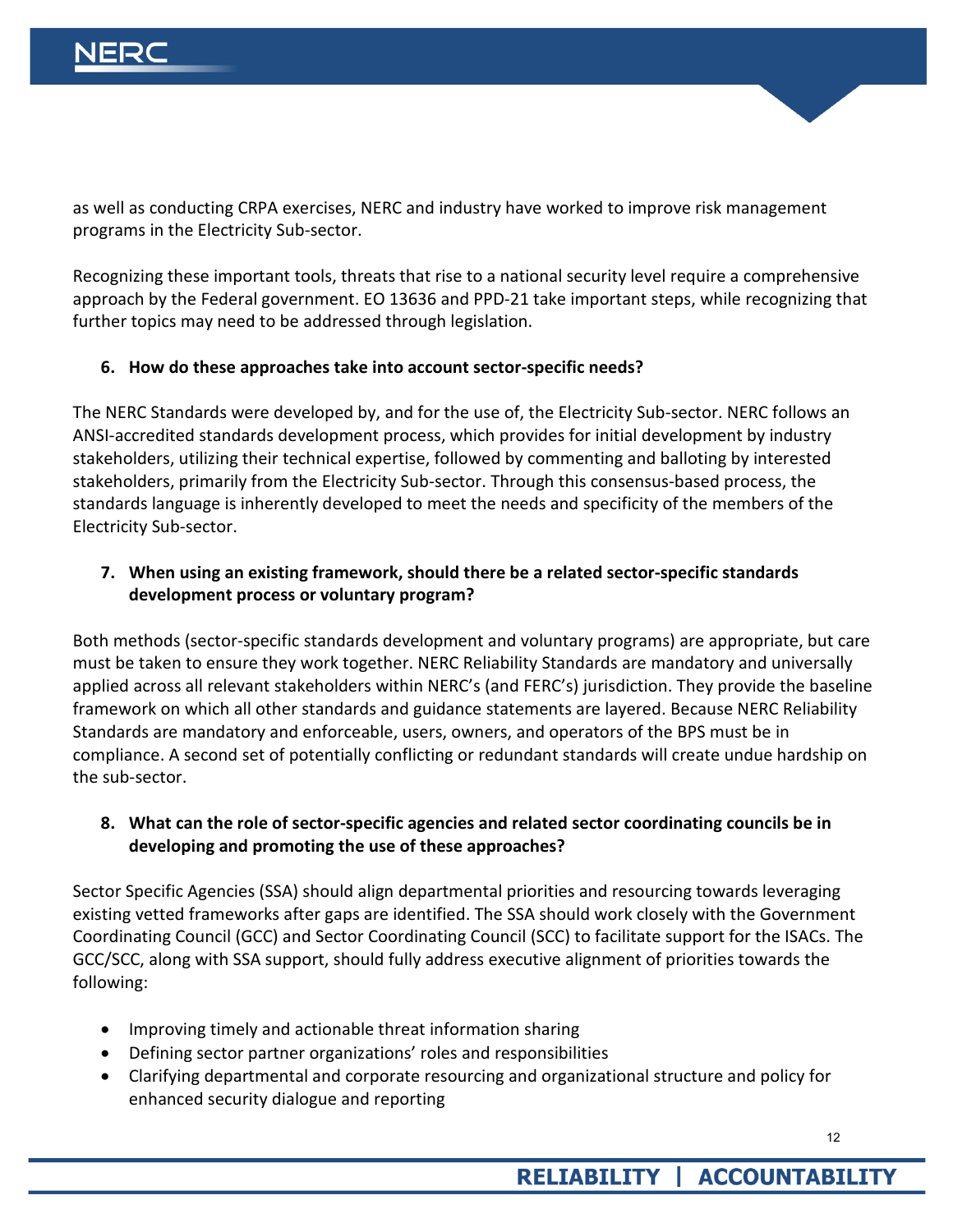- Providing programmatic and resource support for improved cross-sector information sharing using the sector ISACs
- Supporting sector analysis and understanding, as well as capability maturation encouragement
- Achieving leadership consensus across public-private partnerships, which drives emerging policy, implementation guidance, resource adequacy, and role definition

#### **9. What other outreach efforts would be helpful?**

The SSA and GCC/SCC should be involved in developing and providing executive sponsorship for a collaborative and comprehensive outreach effort. This effort would inform sector participants on key structures, policies, priorities, and approaches the sector employs. Such a campaign should be multimodal and allow participants to identify challenges, opportunities, and solutions. The SSA should then align resourcing to refined sector priorities, and publicize this information as part of the outreach content.

### *Section 3: Specific Industry Practices*

In addition to the approaches above, NIST is interested in identifying core practices that are broadly applicable across sectors and throughout industry. NIST is interested in information on the adoption of the following practices as they pertain to critical infrastructure components:

- Separation of business from operational systems;
- Use of encryption and key management;
- Identification and authorization of users accessing systems;
- Asset identification and management;
- Monitoring and incident detection tools and capabilities;
- Incident handling policies and procedures;
- Mission/system resiliency practices;
- Security engineering practices; and
- Privacy and civil liberties protection.

## **1. Are these practices widely used throughout critical infrastructure and industry?**

The nine practices listed in the RFI are widely used throughout the Electricity Sub-sector and addressed within the current CIP Standards. NERC Standards CIP-002 through CIP-009 provide specific actions for owners and operators to perform to protect Critical Cyber Assets that support reliable operation of the BPS. These standards recognize the differing roles of each entity in the operation of the BPS, the criticality and vulnerability of the assets needed to manage BPS reliability, and the risks to which they are exposed. Many of the concepts in the CIP Standards are generic in nature and agnostic towards specific technology regarding security solutions.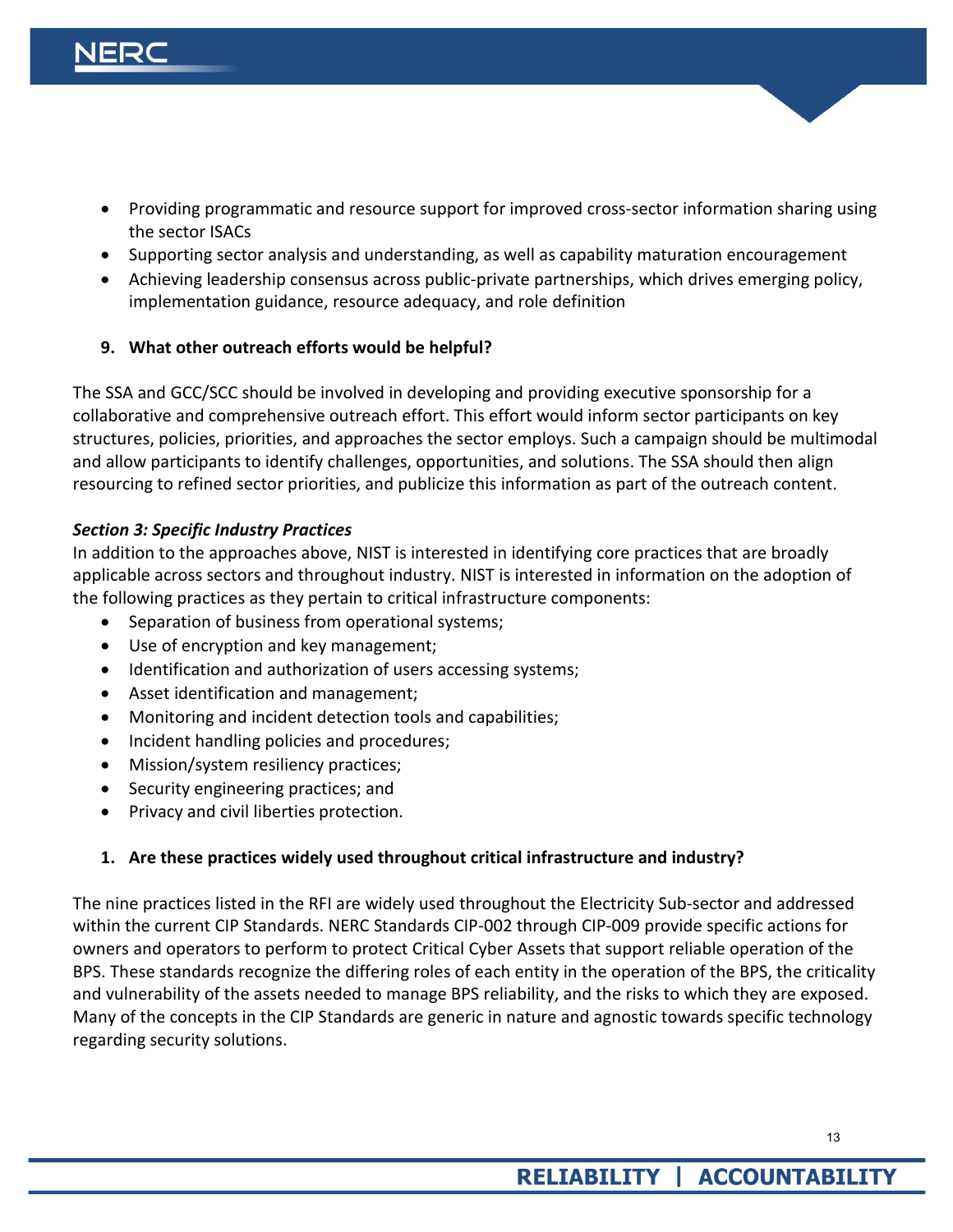

#### **2. How do these practices relate to existing international standards and practices?**

The new CIP Standards (Version 5) generally cover the same subject areas as both the NIST Federal Information Security Management Act framework and the ISA-99 Standards, along with the standards that they also reference. CIP Version 5 includes NIST Framework concepts such as:

- 1. Ensuring that all BPS cyber systems associated with the BPS, based on their function, receive some level of protection;
- 2. Using a tiered approach to security controls, which specifies the level of protection appropriate for systems based on their importance to the reliable operation of the BPS;
- 3. Tailoring protection to the mission and operating environment of the cyber systems subject to protection;
- 4. Defining the concept of the BPS cyber system; and
- 5. Including "Assess" and "Monitor" steps by adding requirement language for "identifying, assessing, and correcting" deficiencies in controls as part of the requirements' expected performance.

The NERC CIP Standards have been mapped against the existing NIST framework, as expressed in SP800- 53; the technical requirements of both sets of standards address the same areas. The DHS Control Systems Security Program performed one example of a mapping document in 2009. The area where the SP800-53 control statements do not overlap is in the reporting and administrative areas (e.g., certification and accreditation), which are not required in the civilian private sector. NERC Reliability Standards generally address these areas via its compliance and audit program.

NERC Reliability Standards are mandatory and enforceable within the United States. If a requirement does not otherwise contain any qualification or exemption language, the requirement must be implemented as written in all cases, on all applicable systems, and is subject to a compliance and audit process. Guidance documents and voluntary standards, such as existing NIST and international standards, do not have these restrictions, and are therefore free to provide suggested implementation language within them.

NERC Reliability Standards are generally written as performance standards; that is, they prescribe an endstate or goal that can be measured, and attempt to not specify a technology or method for attaining that goal. The CIP standards have evolved in this practice during their development, and the Version 5 standards represent the latest step in that evolution.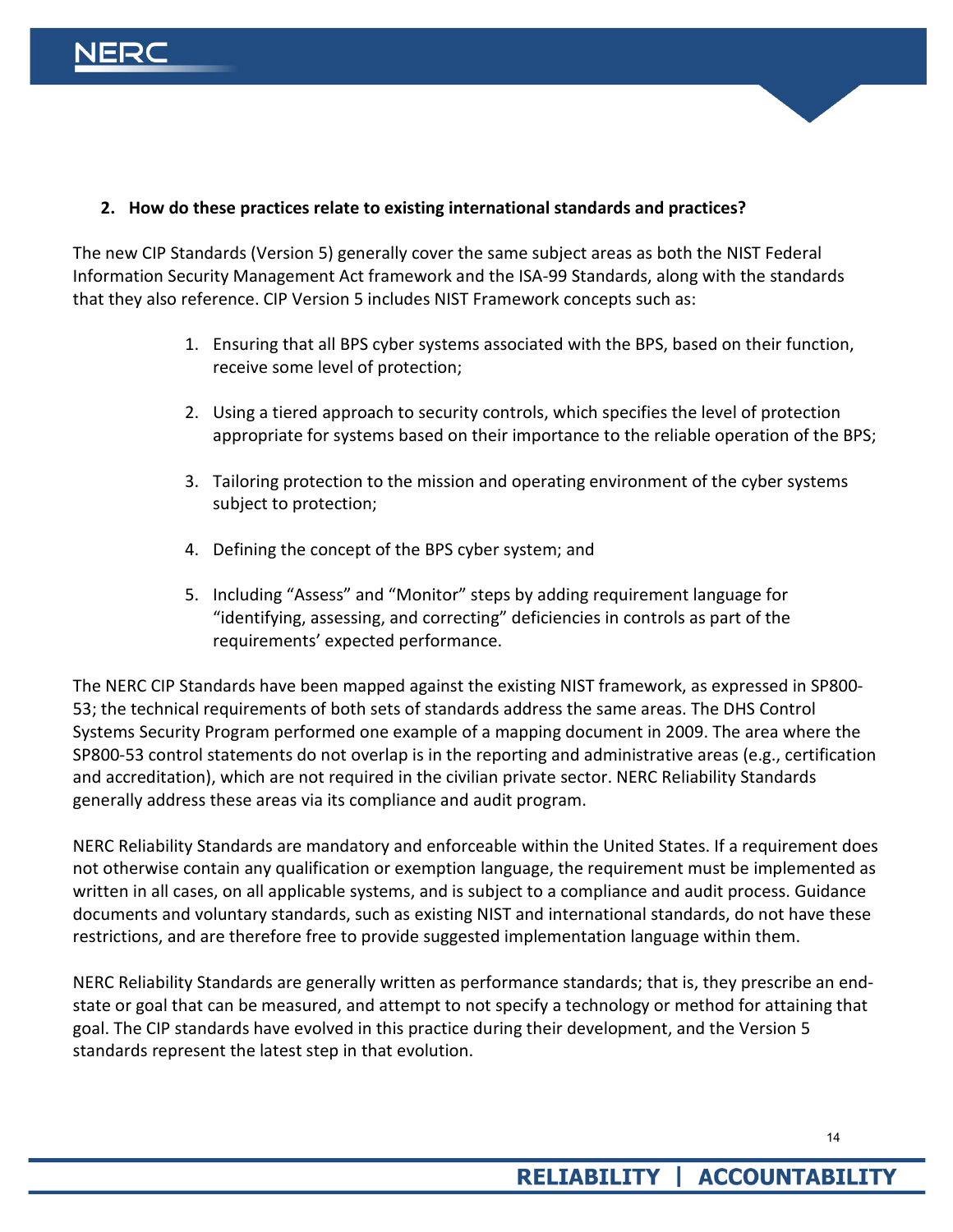An example of this process and evolution can be found in the anti-malware requirements. CIP Versions 1 through 4 require anti-malware software to run on all computer systems within a protected boundary, or else have a documented and approved exception to the requirement. Under the compliance process, even network switches qualify as computer systems that must run the anti-malware software, even though commercial anti-malware software is not available for network switches. Under Version 5, the anti-malware issues were recast as a higher-level preventative goal-oriented requirement (i.e., "deploy methods to deter, detect or prevent malicious code" and "mitigate the threat of detected malicious code") rather than requiring anti-malware software to run on every computer system within the boundary.

#### **3. Which of these practices do commenters see as being the most critical for the secure operation of critical infrastructure?**

Practices that foster strong security, but not at the expense of grid reliability, are necessary. If the security framework that is imposed diminishes operability or reduces real-time data situational awareness, operations of the grid can be negatively impacted. Any practice that impedes the ability to successfully and safely operate the critical infrastructure will likely not be followed.

#### **4. Are some of these practices not applicable for business or mission needs within particular sectors?**

No. The nine listed practices are broadly applicable across both business and mission needs within the Electricity Sub-sector.

## **5. Which of these practices pose the most significant implementation challenge?**

The most significant implementation challenge within the BPS is ensuring that entities adequately protect their operational systems, such as control systems, supervisory control and data acquisition (SCADA), from untrusted sources. The use of interoperable operating systems and networks has introduced a variety of threats and vulnerabilities to control systems environments. While the NERC standards require protections to be in place to secure SCADA systems, these networks are becoming more reliant on connections to third parties, such as other electric power entities or system vendors. Thus, simply segregating SCADA systems from a company's corporate networks is not sufficient. This is why NERC performs many other activities outside of standards and enforcement to provide the industry awareness and education on the dynamic risks inherent to the sector.

The most significant implementation challenge, within the listed practices above, involve the "monitoring and incident detection tools and capabilities" practice. Recent events in multiple sectors have demonstrated that Advanced Persistent Threats (APT) have significant, technically-capable personnel and sufficient resources to attack and overcome some of the most dedicated security programs in the world.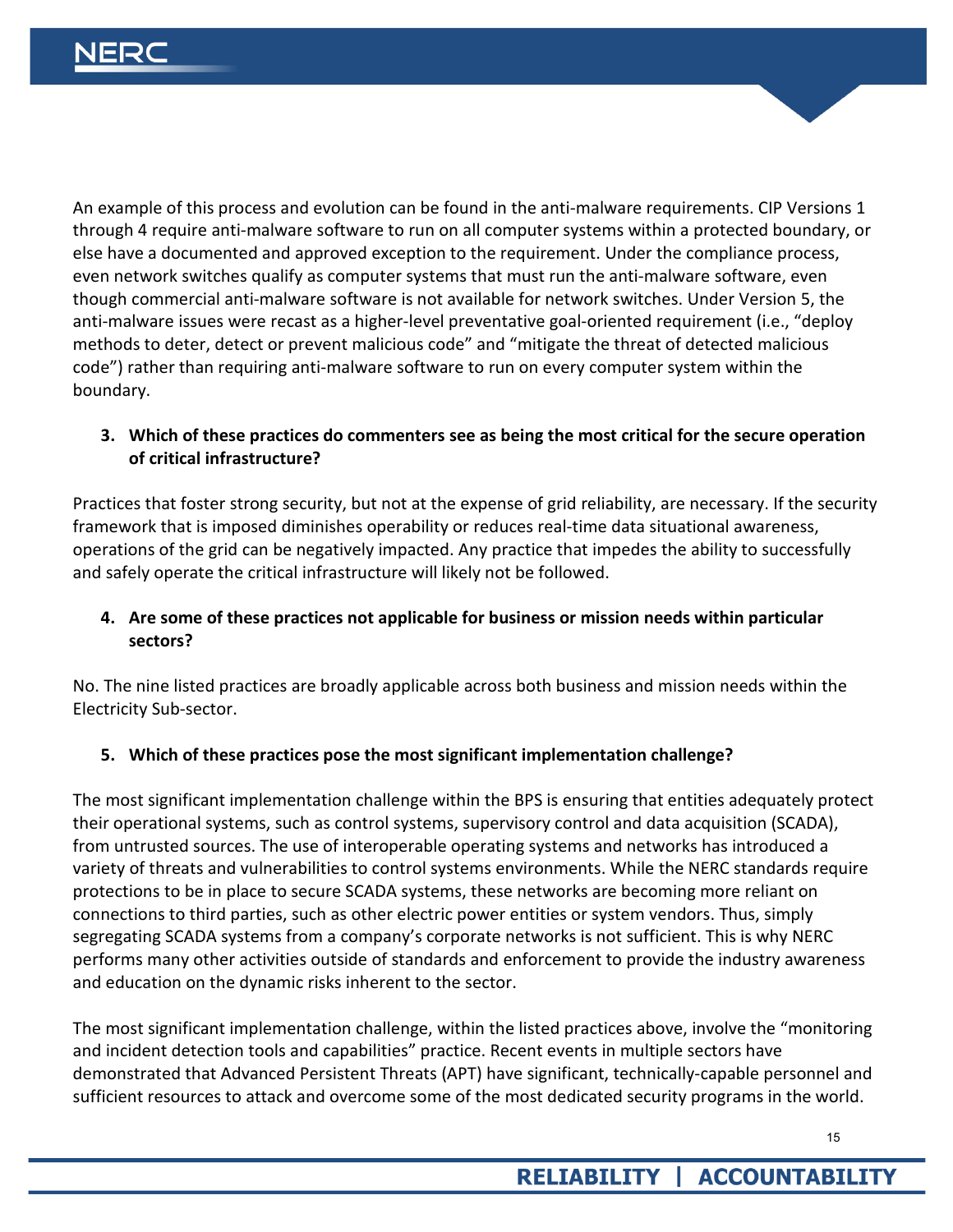However, defenders against APT attacks are often at the other end of the scale in terms of personnel and resources, both in-house and through third parties. Threat information sharing between government and industry is extremely important, but—even with robust tools and capabilities to monitor and detect incidents within critical infrastructure controls and systems—the security threat from APTs is continually evolving with new methods of attack.

## **6. How are standards or guidelines utilized by organizations in the implementation of these practices?**

All Electricity Sub-sector participants that are users, owners and operators of the BPS are required to follow all NERC Reliability Standards, including the CIP standards. Entities also voluntarily follow guidance developed and issued by NERC and other organizations such as NIST, the International Society of Automation, the International Electrotechnical Commission, and the International Organization for Standards.

### **7. Do organizations have a methodology in place for the proper allocation of business resources to invest in, create, and maintain IT standards?**

Methodology practices vary in rigor and scope with the most vital Electricity Sub-sector environments having stringent change and configuration management controls based on proven IT standards as part of ensuring commitments to reliability and safety, including enforced NERC CIP standards and United States commercial nuclear 10 CFR 73.54 requirements. Factors such as associated scope, criticality and information sensitivity, compliance requirements, and unique organizational characteristics drive associated methodology practices.

### **8. Do organizations have a formal escalation process to address cybersecurity risks that suddenly increase in severity?**

The Electricity Sub-sector broadly implemented and continues to maintain threat response level plans based on the NERC model initially released in 2002. Cyber-specific guidance in the model included progressive threat level action planning. Further formalization of cyber incident handling continues with NERC CIP standards, which includes required reporting for more significant compliance matters to the ES-ISAC along with voluntary non-compliance reporting. The NERC Alert System addressing such matters has been implemented and formalized across the industry for registered entities. As defined by NERC Rules of Procedure, alerts are divided into three distinct levels:

- 1. Industry Advisory Purely informational, intended to alert registered entities to issues or potential problems. A response to NERC is not necessary.
- 2. Recommendation to Industry Recommend specific action be taken by registered entities. Require a response from recipients as defined in the alert.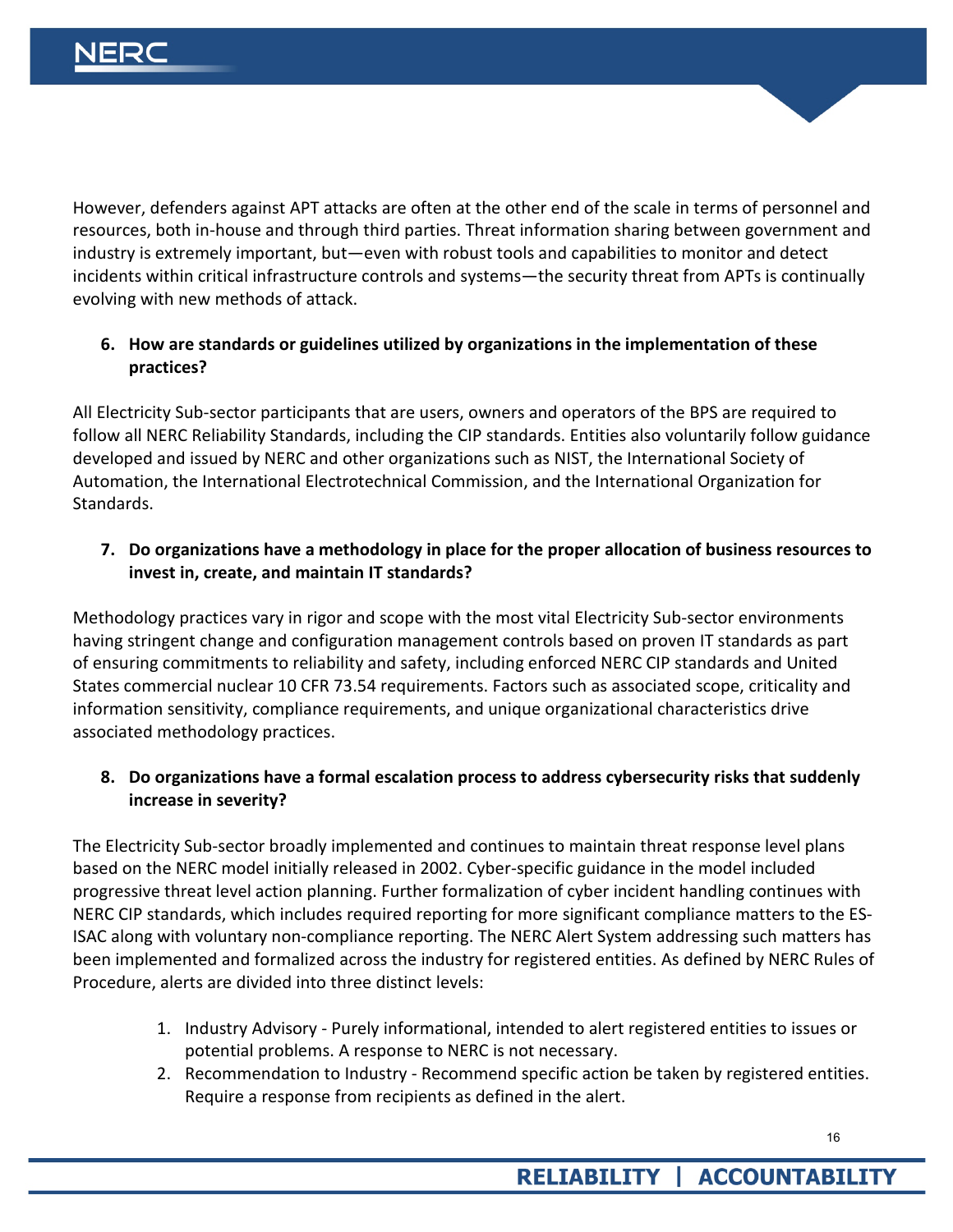3. Essential Action - Identify actions deemed to be "essential" to BPS reliability. Requires NERC Board of Trustees approval prior to issuance. Similar to recommendations, essential actions also require recipients to respond as defined in the alert.

Each alert contains specific information including:

- List of Electricity Sub-sector functional entities to which the alert was distributed
- Reporting requirements and details (if applicable)
- A set of "primary interest groups" within the receiving organization that may benefit most from the alert
- Background information for the genesis of the alert (generally a description of a disturbance event or particular information about a cyber or physical vulnerability)
- Specific, actionable observations, recommendations, or essential actions
- Contact information for the appropriate NERC staff
- Label indicating the sensitivity of the information contained in the alert

#### **9. What risks to privacy and civil liberties do commenters perceive in the application of these practices?**

Risks may include sharing sensitive information regarding authorization of users accessing systems. Individuals' names are tied to the authorizations, which may raise privacy and civil liberties concerns, particularly if an incident occurs.

#### **10. What are the international implications of this framework on your global business or in policymaking in other countries?**

The interconnected BPS in North America spans the international border between the United States and Canada and that portion of the international border between the United States and Mexico for California and Baja California Norte. Because the BPS is in effect a single, very large machine, it must operate to a common set of rules. NERC has worked to establish a consistent set of standards that can function across the international boundaries. Versions of NERC's standards are now in effect in British Columbia, Alberta, Saskatchewan, Manitoba, Ontario, New Brunswick, and Nova Scotia. Those standards also apply to international power lines under the jurisdiction of the Canadian National Energy Board.

A key aspect of NERC's being recognized in Canadian jurisdictions is the ability of Canadian interests to participate in the development of NERC Reliability Standards. Continued use of the NERC standards process for standards that have impacts in Canada will be a key consideration in NERC's continuing ability to serve as the international electric reliability organization.

#### **11. How should any risks to privacy and civil liberties be managed?**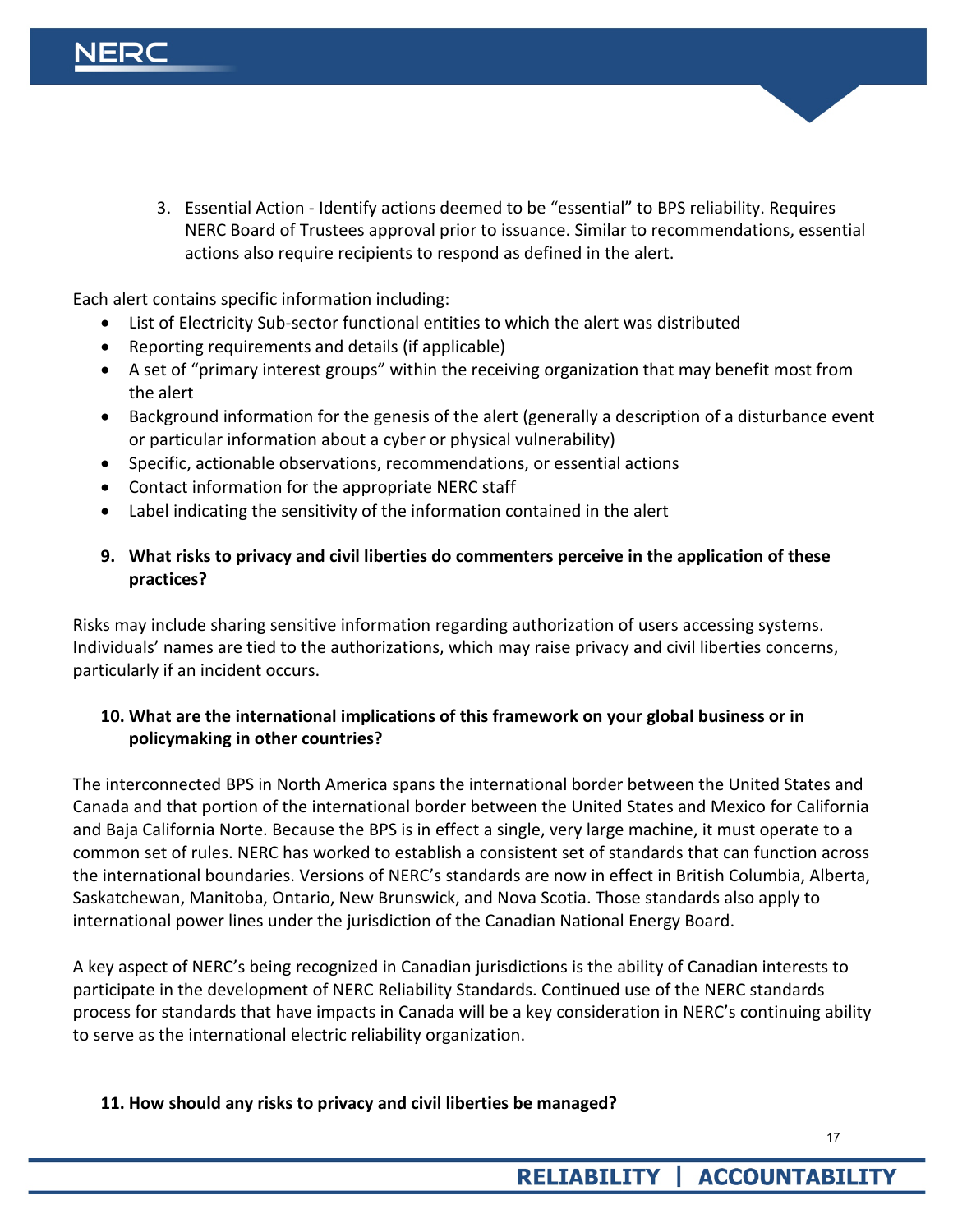CIP-011 (information protection), within the proposed Version 5 of the CIP Standards, discusses handling sensitive information, which can extend to privacy and civil liberties. The purpose of CIP-011 is "to prevent unauthorized access to [Bulk Electric System (BES)] Cyber System Information by specifying information protection requirements in support of protecting BES Cyber Systems against compromise that could lead to misoperation or instability in the BES."

Once Version 5 is approved, CIP-011 will specifically call for entities to establish Information Protection Programs to "document the circumstances under which BES Cyber System Information can be shared with or used by third parties." The standard outlines that entities should take care to distribute or share information on a need-to-know basis, establishing confidentiality agreements, non-disclosure arrangements, contracts, or written agreements. These types of arrangements may help to address risks to privacy and civil liberties.

#### **12. In addition to the practices noted above, are there other core practices that should be considered for inclusion in the framework?**

Training staff on protecting sensitive information and ensuring privacy will help to mitigate any risks to privacy and civil liberty issues. In addition, continued national level exercises such as Cyber Storm and the NERC GridEx will further assist training and information management issues with respect to cybersecurity and data protection.